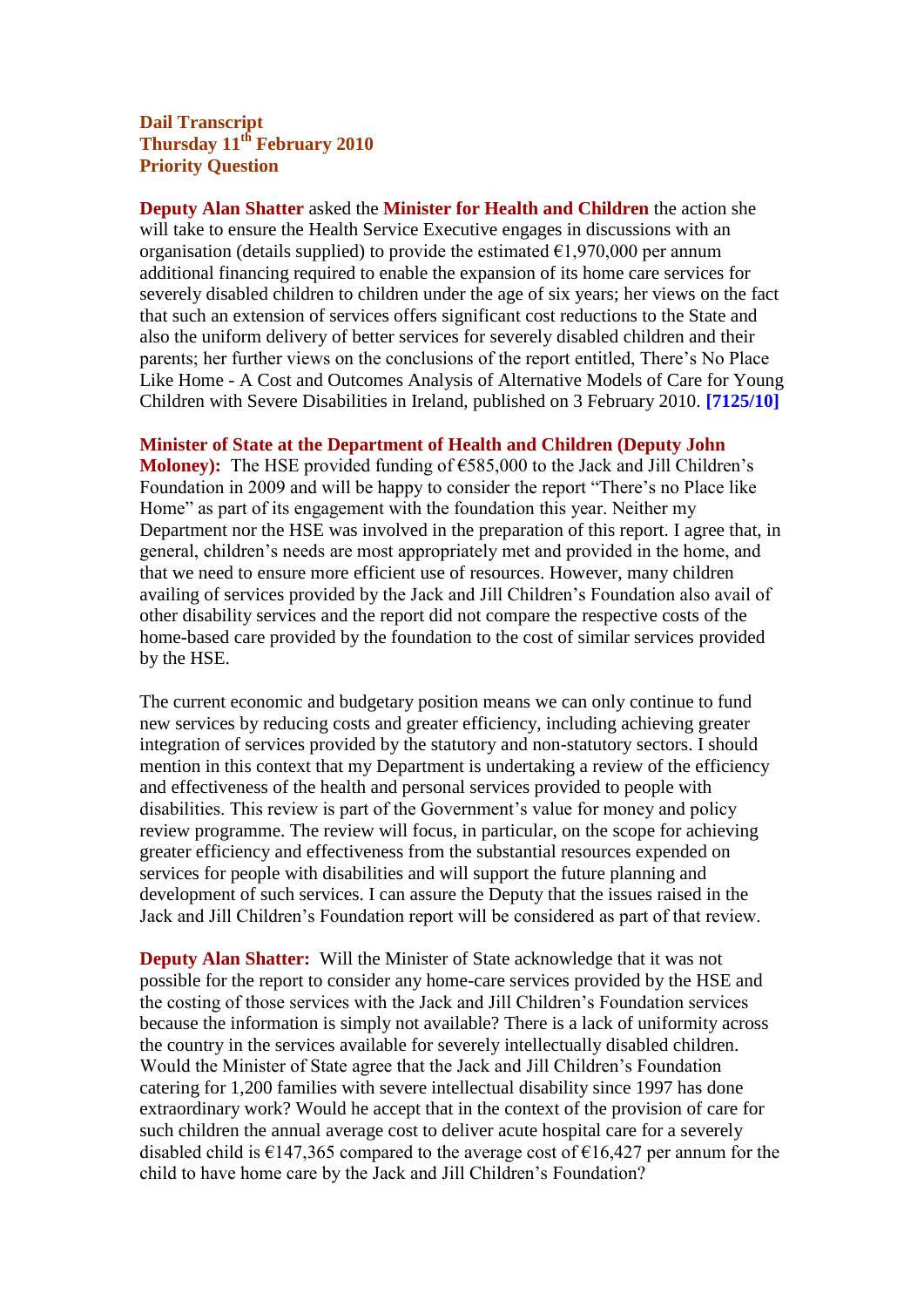Would the Minister of State acknowledge that it is desirable that the services provided by Jack and Jill Children's Foundation be extended to children between the ages of four and six as many of the State and HSE-provided services do not kick in until a child is six? It would require an additional grant of  $\epsilon$ 1,970,000 per annum to the Jack and Jill Children's Foundation to ensure that a universal service is available to all families with a severely disabled child so that the child could be provided with home care uniformly across the country. Would the Minister of State not merely encourage, but specifically ask the person in charge of these services in the HSE - it is not always clear who that is - to sit down with representatives of the Jack and Jill Children's Foundation to work out how to most efficiently and cost-effectively provide the essential services needed for all children under six with severe intellectual disability?

**Deputy John Moloney:** The Deputy has asked a number of questions. There is no dispute over the figure of  $\epsilon$ 143,000 as compared to the cost of care provided by the Jack and Jill Children's Foundation. I acknowledge the value of care provided by the Jack and Jill Children's Foundation. I dispute the Deputy's contention about availability of comparative information. That information is available.

Naturally, when we consider the  $\epsilon$ 1.6 billion that is now provided to support people with disabilities, that is the main frame for the review. I do not want to use the review in the context of a money saving exercise - it is far from that. It is an attempt to ensure that the  $\epsilon$ 1.6 billion that is being provided provides the maximum level of care. The review is not all about value for money or savings. It is also about policy. It is very important in the context of what the Deputy just said and in particular by the way of the services being provided by the Jack and Jill Children's Foundation that we also look at the proposal by way of direct payment to families and clearly this is part of the policy review.

I must accept the point the Deputy makes that in comparison to the cost to the State of the care provided by the Jack and Jill Children's Foundation, the jury is certainly in on that one - the value is far greater. The review proposals are not long term - they will be with the Department by June. In the meantime, I intend, with the departmental officials, to meet not just representatives of the Jack and Jill Children's Foundation, but also many other providers to ensure they are involved in the review.

**Deputy Alan Shatter:** I very much welcome that the Minister of State will meet representatives of the Jack and Jill Children's Foundation. That would be a major step forward. I understand that while the Jack and Jill Children's Foundation on occasions works in co-operation with different sections in the HSE, its representatives have found it impossible to identify a person in charge who will sit down and talk to them about the national service it provides. I ask the Minister of State to communicate with me as to who they should contact in that regard and to encourage the HSE to engage in such discussions.

Does the Minister of State have the figure for the cost being incurred on an annualised basis by the HSE service to assist the parents of severely intellectually disabled children who are providing home care to them? I ask him to make the comparator public. What is needed is a coherent uniform service delivered by the most cost effective and well staffed service provider. The Jack and Jill Children's Foundation has an extraordinary *imprimatur* from all families to whom it provides assistance. I